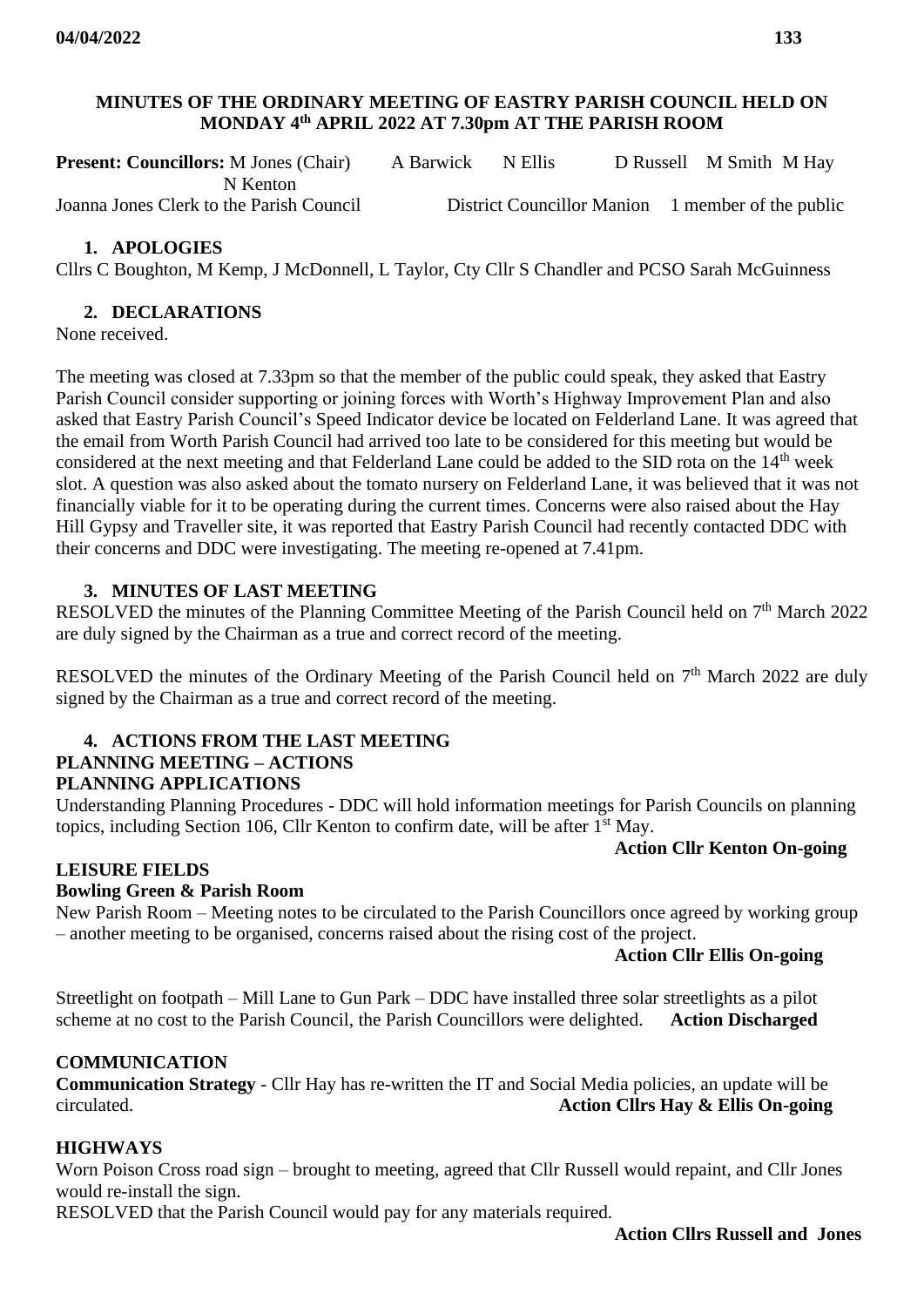## **04/04/2022 134**

KCC Bus Funding Reduction Consultation – Completed by Cllr Hay & promoted on the website and social media. **Action Discharged**

## **FINANCE**

Zurich Insurance Renewal – Clerk renewed. **Action Discharged**

## **FORTHCOMING EVENTS**

Beating The Bounds - Clerk to send letters to landowners to request permission to 'Beat the Bounds' over the summer. **Action Clerk**

Annual Parish Meeting – Tues  $31<sup>st</sup>$  May – Joe McDonnell confirmed as main speaker and Guides to deliver flyers to every household in village, flyer sent to EVN. Clerk to organise refreshments with Cllr Russell to a similar budget as the last live Annual Parish Meeting, prepare flyer packs for delivery and send the draft flyer to Cllr Hay to be improved and go out on social media and onto the website.

#### **Action Clerk, Cllrs Russell & Hay**

## **Outside Events**

KALC Training Events – All About The AGAR Clerk's Course – Clerk attended course and said how useful it was. **Action Discharged**

## **POND AND PARADE**

Buttsole Pond - White Cliffs Countryside Partnership Feedback – Clerk had clarified. **Action Discharged**

## **LEISURE FIELDS**

**Gun Park** - Teen Shelter – work booked for mid-April onwards. **Action Discharged**

Play Area Improvements – parts ordered and installation of 2 swings higher off the ground confirmed. **Action Discharged**

Quotes for new equipment – Clerk to visit Birchington Parish Council end of April for advice and to see their new play equipment. **Action Discharged**

## **CHURCHYARD AND CEMETERY**

Cemetery extension – Cllr Kenton reported that the change of use from farmland to cemetery would need to be formally put forward in Reg 19 at the appropriate time as part of the local plan. The Clerk had fed back the Parish Council's views to the Church Commissioners. **Action Discharged**

Bin at bottom of cemetery - The Clerk and her father emptied the bin and met with a Church warden to discuss bin solutions. **Action Discharged**

**Parish Room -** Remedial electrical work – quote accepted. **Action Discharged** 

## **IMPROVING THE VILLAGE**

Public Toilets – New Ladies & Gents signs ordered **Action Discharged** 

## **REPORTS**

**Parish Councillors –** The clerk reported that building is delayed on the Etopia site due to Geotechnical issues, should start late summer. **Action Discharged**

## **COMMUNICATION**

**Village News Letter -** Clerk submitted the Annual Parish Meeting Agenda. **Action Discharged**

## **5. CORRESPONDENCE**

To discuss and agree actions relating to correspondence received by the Council.

a) **Consultation Documents**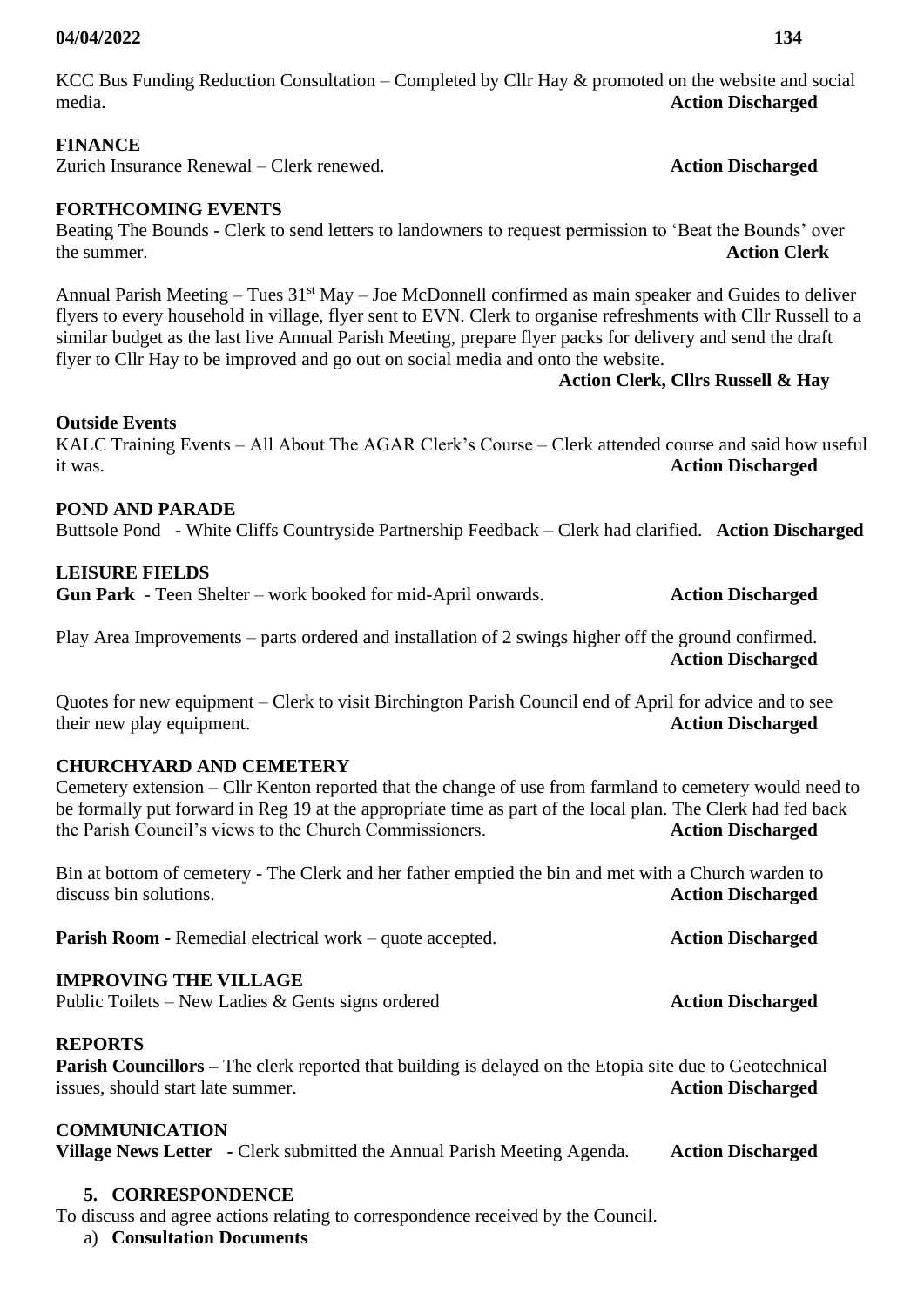None received.

# b) **Newsletters and Circulars**

- i) Neighbourhood Watch updates & Fraud Alerts
- ii) KALC & NALC News & CEO Bulletins & Smaller Councils Committee

Noted by members.

iii) KCC – Ukrainian Refugee Updates

Concerns were expressed about the Government Ukranian re-homing scheme.

iv) KCC - Waste & Environment Briefings & Plan Tree & Easter Free School Meals support Noted by members

# **c) Other**

- i) Men United in Song On website & noticeboard
- ii) Good Neighbour Service On website & noticeboard
- iii) Charity Commission Newsletter
- iv) DDC Gypsy & Traveller Meeting Minutes

Noted by members.

v) Greville Almshouse Charity – Re-appointment by Parish Council of Mr A Barwick as a Trustee

RESOLVED Mr A Barwick nominated by the Parish Council as a trustee for Greville Almshouses. Clerk to inform Greville Almshouse Charity. **Action Clerk**

# **6. HIGHWAYS**

To discuss and agree actions relating to highways issues

- i) KFRS Latest Hydrant inspection report
- ii) Statenborough Lane closed  $13<sup>th</sup>$  April 5 days
- iii) Hay Lane, Ham, closed  $17<sup>th</sup>$  March 1 day
- iv) Selson Lane closed  $27<sup>th</sup>$  April 9.30-3.30 2 days &  $5<sup>th</sup>$  May 2 days

v) EE479 Church Street tree uprooted footpath – reported to PROW

All the above noted by members.

vi) EE252A – potholes on footpath by entrance to Gun Park – reported to PROW Discussions were held on whose responsibility the potholes were at the start of the drive to the Youth Club/ pedestrian entrance to the Gun Park, Cllr Russell to raise with the Youth Club. **Action Cllr Russell** 

Discussions were also held on the poor job of repairing the potholes at the bottom end of Mill Lane and how not all had been repaired, Cllr Manion advised that they be reported again by the Clerk. **Action Clerk**

vii)Top of Brook Street – pothole reported to Highways & repaired viii)Access sign damaged at pond – reported to Highways

Noted by members.

 ix)Emails re: Bus damage & speeding in Lower Street – Clerk responded Discussions were held and it was agreed the Parish Council will look at including Lower Street in the HIP again when it is time to review. Clerk to inform emailers. **Action Clerk**

# x) Worth Parish Council HIP

Discussions were held and it was agreed that Worth's HIP would be included on the next agenda, giving member's time to review it and consideration would be given to including Felderland Lane on Eastry's HIP when it was time to review it. Clerk to inform Worth Parish Council of this & SID rota. **Action Clerk**

# **7. FINANCE**

To discuss financial matters affecting the council. i) EE monthly plan to increase by 7.5% Noted by members.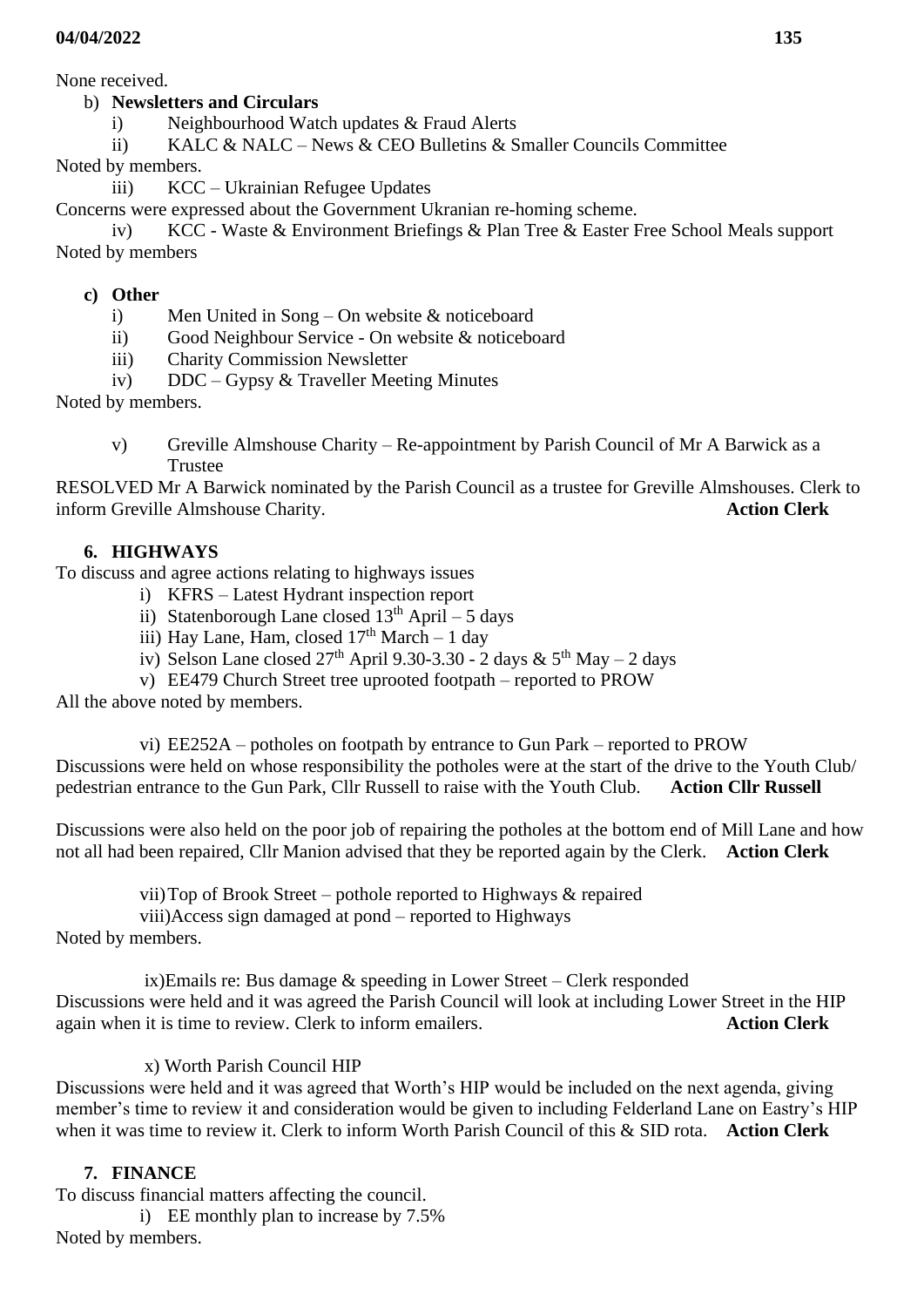| ii) AGAR instructions issued – deadline $1st$ July                                                                                                                                                                                                                                                                   |                     |
|----------------------------------------------------------------------------------------------------------------------------------------------------------------------------------------------------------------------------------------------------------------------------------------------------------------------|---------------------|
| Clerk to complete AGAR, internal auditor booked for end of April.                                                                                                                                                                                                                                                    | <b>Action Clerk</b> |
| iii) Pension re-enrolment $-22nd$ May $-21$ Nov 2022                                                                                                                                                                                                                                                                 |                     |
| Clerk to complete.                                                                                                                                                                                                                                                                                                   | <b>Action Clerk</b> |
| iv) Eastry Events – Grant Application paperwork                                                                                                                                                                                                                                                                      |                     |
| The grant application paperwork was reviewed, RESOLVED pay a grant of £405 to Eastry Events for                                                                                                                                                                                                                      |                     |
| insurance, Clerk to request that they complete a receipt and send a copy of the insurance policy to the Parish                                                                                                                                                                                                       |                     |
| council.                                                                                                                                                                                                                                                                                                             | <b>Action Clerk</b> |
| v) Everflow Water Contract renewal – rates as last year                                                                                                                                                                                                                                                              |                     |
| RESOLVED to renew the Everflow Water Contract – Clerk to complete.                                                                                                                                                                                                                                                   | <b>Action Clerk</b> |
| vi) Netwise Website & Domain Name renewal £300 plus VAT & £60, same as last year<br>$\mathbf{A}$ , and the set of the set of the set of the set of the set of the set of the set of the set of the set of the set of the set of the set of the set of the set of the set of the set of the set of the set of the set |                     |

RESOLVED to renew the website contract and domain name, but Clerk to query the VAT calculation on the invoice with Netwise, payment to be rejected on the payments list. **Action Clerk, Cllrs Hay & Barwick**

vii)ICCM renewal - £95 – same as last year RESOLVED to renew the ICCM membership – Clerk to complete. **Action Clerk**

## **8. PAYMENTS**

RESOLVED the following payments should be made, proposed by Cllr Hay and seconded by Cllr Barwick.

| <b>Payments April 2022</b>                               |        |                  |            |            |
|----------------------------------------------------------|--------|------------------|------------|------------|
| <b>Receipts</b>                                          |        |                  |            |            |
| <b>Paid between meetings</b>                             |        |                  |            |            |
| <b>Card Payments</b>                                     |        |                  |            | <b>VAT</b> |
| $Co$ -op - Milk – coffee morning                         |        | Card             | 2.34       |            |
| Amazon-Helping Hand Litter Picker                        |        | Card             | 15.49      | 2.58       |
| OLP/Fenland Leisure Products - Nut Lock for swings       |        | Card             | 13.20      | 2.20       |
| $Co$ -op – Milk, tea, sugar – coffee morning             |        | Card             | 5.72       |            |
| WH Smith - Dividers & folders                            |        | Card             | 10.97      | 1.83       |
| Safetysigns4less.co.uk – Toilet Signs                    |        | Card             | 18.30      | 3.05       |
| EE Ltd - April                                           |        | Card             | 21.88      | 3.65       |
| DDC - Business Rates - Parish Room                       |        | Card             | 41.47      |            |
| <b>Unity Trust Payments</b>                              |        | <b>Cheque No</b> |            | <b>VAT</b> |
| <b>Clerks Salary March 2022</b>                          |        |                  | BP 1086.77 |            |
| H M Revenue and Customs ER NI March                      | 71.81  |                  |            |            |
| H M Revenue and Customs EE NI March                      | 55.24  |                  |            |            |
| H M Revenue and Customs PAYE March                       | 46.20  |                  |            |            |
| Caretaker - H M Revenue and Customs ER NI March 21.18    |        |                  |            |            |
| Caretaker - H M Revenue and Customs EE NI March          | 11.22  |                  |            |            |
|                                                          |        | <b>BP</b>        | 205.65     |            |
| <b>Employers Pension Contribution March</b>              | 305.54 |                  |            |            |
| <b>Employees Pension Contribution March</b>              | 69.15  |                  |            |            |
|                                                          |        | <b>BP</b>        | 374.69     |            |
| Caretakers Pay March 2022                                |        | <b>BP</b>        | 879.28     |            |
| Opus Energy - Gas - 5 Feb to 4 March - Mtr 60801         |        | <b>DD</b>        | 170.26     | 8.11       |
| Unity Trust – Service Charge                             |        | <b>BP</b>        | 18.00      |            |
| To pay - Unity Trust                                     |        |                  |            |            |
| British Gas – Electricity – 19 Feb to 18 March Mtr 21610 |        | <b>DD</b>        | 13.72      | 0.65       |
| British Gas - Electricity - 19 Feb to 18 March Mtr 21656 |        | <b>DD</b>        | 10.59      | .50        |
| Trevor Oku - Mowing & Cemetery Maintenance - March       |        | <b>BP</b>        | 237.78     |            |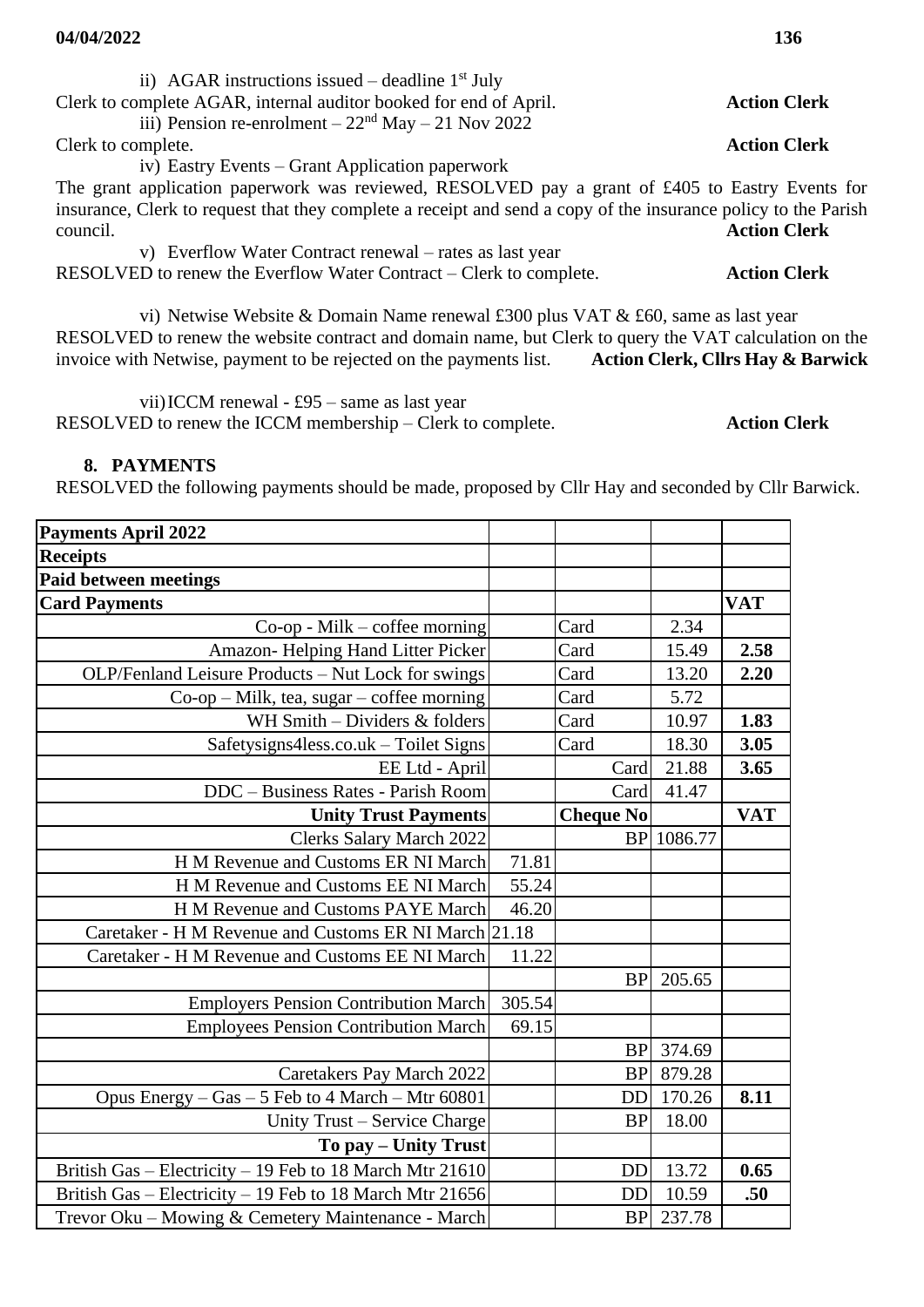| Zurich Municipal – Insurance renewal              |  | BP 2120.01      |              |
|---------------------------------------------------|--|-----------------|--------------|
| Zurich Municipal – Insurance renewal - additions  |  | BP 101.89       |              |
| KALC – Clerk AGAR Course                          |  | 60.00           | <b>10.00</b> |
| AJL Garden Services – Grounds Maintenance - March |  | BP 812.83       |              |
| <b>ICCM</b> - Membership                          |  | <b>BP</b> 95.00 |              |
| Eastry Events - Grant                             |  | 405.00          |              |

## **9. FORTHCOMING EVENTS**

## **To discuss and agree actions relating to events**

## **a) Council Events**

# **b) Council Events**

i)Coffee Morning  $-28<sup>th</sup>$  April – School Choir attending

Clerk to send details to Cllr Hay so that he can promote on social media. **Action Clerk & Cllr Hay**

ii)Queen's Platinum Jubilee Beacons 2nd June – Rules/Cars/Gazebos

Discussions were held on the rules for running the event and it was agreed that the Chair and the Clerk would draw up a draft list based on the discussions held, circulate it to the members for additions and edits before forwarding to Eastry Events. **Action Clerk & Cllr Jones**

iii)Beating the Bounds – no further action currently required.

iv)Annual Parish Meeting – Tues  $31<sup>st</sup>$  May – finalise agenda

The draft agenda was discussed, it was agreed that the Clerk ask the Village Hall chair to present a report. The finalised agenda is then to be sent to Cllr Hay for promoting on social media and the website.

**Action Clerk & Cllr Hay**

**Action Clerk**

v)DDC Great British Spring Clean –  $7<sup>th</sup>$  April 2-4pm – Gun Park - Litter Pick & Dog Chipping Clerk & Cllr Russell will attend. **Action Clerk & Cllr Russell**

# **c) Outside Events**

i) KALC Training Events – Clerk Data Protection Essentials £14 RESOLVED Clerk to book & complete Clerk Data Protection Essentials Course for £14. **Action Clerk**

ii) Aspire Open day  $-28<sup>th</sup>$  March 10-2pm Noted by members.

# **10. POND AND PARADE**

To discuss matters relating to the Pond, Parade and area behind the bus shelter.

a) Pond – 'Best for wildlife' report

Discussions were held, it was agreed that the Clerk is to ask the White Cliffs Countryside Partnership for a quote for a 'Best for Wildlife' Report on the pond, detailing flora and fauna and making recommendations.

b) Email re: tree planting at the pond

Discussions were held and it was agreed that as a quote is being prepared for what to do with the pond it is not the best time to plant anything new and the Parish Council also don't own the land. Clerk to thank the emailer and suggest that the trees could be offered to Parishioners to plant in their own gardens as part of the Queen's Green canopy via EVN and the Parish Council's social media and website. **Action Clerk**

# **11. ALLOTMENTS**

To discuss matters raised about the Allotments

a) Queen's Green Canopy – Trees are registered on site

The Parish Councillors reported on the supportive comments on social media for the tree planting.

b) Horticultural Society request to plant daffodil bulbs behind Jubilee trees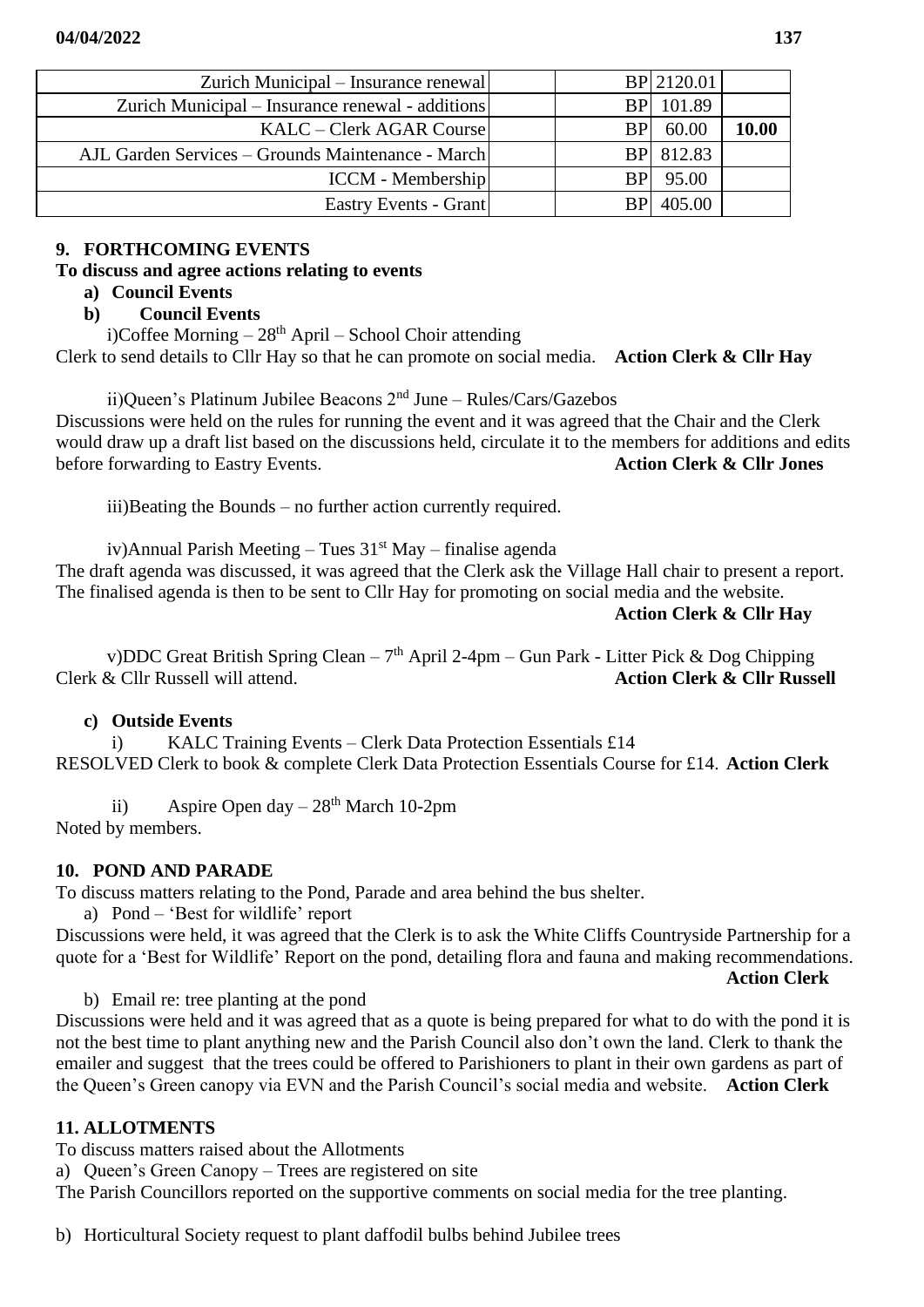c) Water & cars on allotments

Discussions were held and it was agreed that with the recent cold and wet weather, water should not be turned on and cars should not be allowed on the allotments until the Easter weekend at the earliest, depending on the weather.

# **12. LEISURE FIELDS**

To discuss matters relating to the Councils leisure fields and amenities, to receive correspondence relating to leisure fields.

# **a) Gun Park**

Nothing to report.

# **b) Play Area Improvements**

i) Refurbishment of existing equipment - Wicksteed parts due by end of week Noted by members.

# **13. CHURCHYARD AND CEMETERY**

To discuss and agree action on matters relating to land controlled by the Council in and around Church Street.

i)Cemetery extension – Meeting on  $25<sup>th</sup>$  April – Clerk & PCC & Church Commissioners Noted by members.

ii)Bin

Discussions were held on a solution to emptying the bin at the bottom of the cemetery it was agreed that the clerk is to ask the cemetery grass cutter to quote for emptying it. **Action Clerk**

# **b) Recreation Ground**

i)Tree works – planning permission granted, awaiting a date for works to be completed.

# **c) Bowling Green & Parish Room**

 i) Parish Room – Boiler broken, engineer booked Noted by members.

# **14. IMPROVING THE VILLAGE**

**a)** Jubilee Bunting

The Clerk reported that she had secured 170m of free jubilee bunting from DDC in 10m lengths for the various retail businesses in the Village, Clerk to distribute. **Action Clerk** 

# **15. REPORTS**

To receive written or verbal reports from:-

- a) **County Cllr –** report emailed.
- **b) Dist Cllrs**

Dist. Cllr Manion reported on the impact of P  $\&$  O on the area, DDC are working with other employers to help source jobs, about the National Bus Consultation and the problem of trying to link with Ukranians for the homing scheme. Dist. Cllr Kenton reported that DDC have agreed more funds for social and interim housing, DDC hope to be carbon neutral by 2030, the Local Plan and the traffic chaos in the Dover District.

# c) **Parish Councillors**

Cllr Russell reported that she will follow up on the work with the Youth Club and the Teen shelter. Cllr Hay reported on the social media course that he attended, explaining that Instagram & Facebook are going well, he was thanked for all his hard work. Cllr Smith was concerned about rising energy prices. Cllr Barwick reported on the Greville Homes & Village Hall meetings that he had attended. Cllr Ellis reported that he was concerned about rising building costs and the proposed Parish Room, another working group meeting to be organised with Cllr Hay, Jones & Barwick with proposals to be reported back to the Parish Council. Cllr